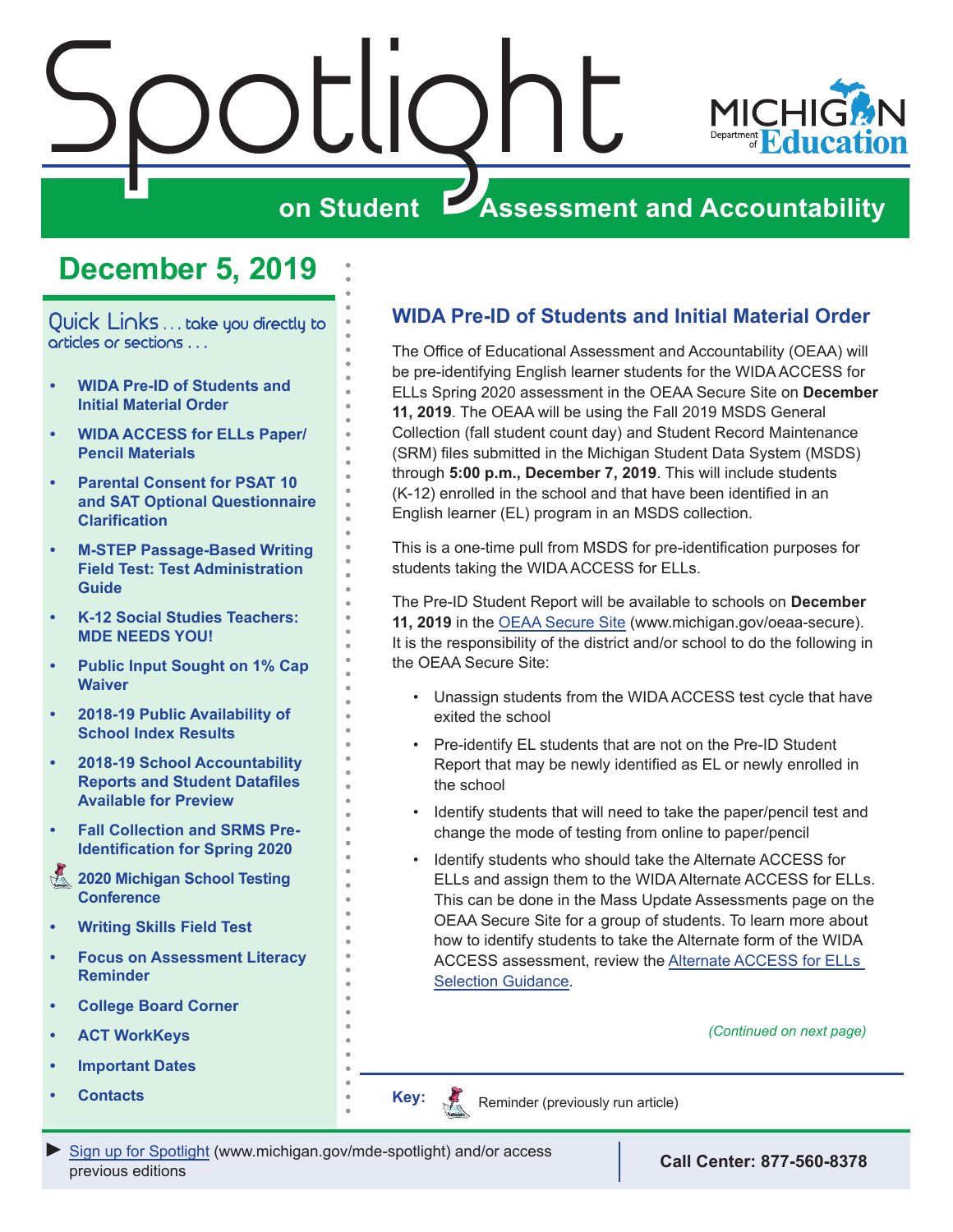#### <span id="page-1-0"></span>**A few important things to note:**

- Instructions for accessing the Pre-ID Student Report and steps for pre-identifying students can be found on the [Secure Site Training web page](http://www.michigan.gov/securesitetraining) (www.michigan. gov/securesitetraining).
- If OEAA pre-identifies a student for the WIDA ACCESS for ELLs, the student has been identified as EL by the school or another school in MSDS and was not exited from EL services.
	- » The student will be expected to test. **Unassigning a student from the assessment does not remove the student from expecting to test or accountability calculations as an EL student**. If you have questions about a student being EL, you should contact your district MSDS person for assistance.
		- $\Box$  If the student exits the district, then the student should be unassigned from testing and exited from the district in the spring 2020 MSDS general collection.
	- » If a student was submitted incorrectly in MSDS as EL, meaning they were never EL, the district can submit a False EL request on the WIDA Test Exception page of the Secure Site. Directions for submitting a False EL request can be found on the [Secure Site Training web page](http://www.michigan.gov/securesitetraining) (www.michigan. gov/securesitetraining).
- All EL students will be pre-identified to online testing unless the school has an approved online waiver for WIDA ACCESS for ELLs. This is based on the grade and domain, if only available in paper/pencil, materials will be ordered automatically.
	- » If you are an online school but have some students that will be taking the paper/pencil test, you will need to change the student's record from online to paper/pencil. You can find directions on the [Secure Site Training web page](http://www.michigan.gov/securesitetraining) (www.michigan. gov/securesitetraining) under **Mass Update Assessments** on how to change the mode (online, paper/pencil) of testing for students.
- » If you change the student to paper/pencil, the tier will default to Tier B. You can change this in the student's demographic screen accessed through the Student Search function.
- All students in schools that are administering the paper/pencil test (received an approved online waiver), will be defaulted to Tier B. This can be changed if needed on the student's demographic screen accessed through the Student Search function.
- All students pre-identified by OEAA were pre-identified to WIDA ACCESS for ELLs. Students that will be taking the WIDA Alternate ACCESS for ELLs need to be changed to **Tier T** in the student's demographic screen accessed through the Student Search function.
- Schools will receive printed barcode labels for the student's answer document for paper/pencil tests if pre-identified and designated as paper/pencil by **5:00 p.m., December 27, 2019**.

#### **WIDA ACCESS for ELLs Paper/Pencil Materials**

To receive paper/pencil materials for students at the beginning of the testing window, the students must be pre-identified in the OEAA Secure Site between **December 11** and **December 27, 2019**. Schools can also order WIDA ACCESS for ELLs braille and enlarged print directly from the Initial Material Order screen on the OEAA Secure Site during this time. All other material quantities will be based on pre-identification of students with the paper/pencil mode of testing.

It is **important** to make sure your pre-identification is accurate and students taking the WIDA Alternate ACCESS for ELLs or the paper/pencil WIDA ACCESS for ELLs are correctly identified on the OEAA Secure Site to ensure you receive the appropriate paper/pencil materials. Also check the Initial Material Order screen to ensure the shipping address is correct. Directions can be found on the [Secure Site Training web page](http://www.michigan.gov/securesitetraining) (www.michigan.gov/ securesitetraining).

*(Continued on next page)*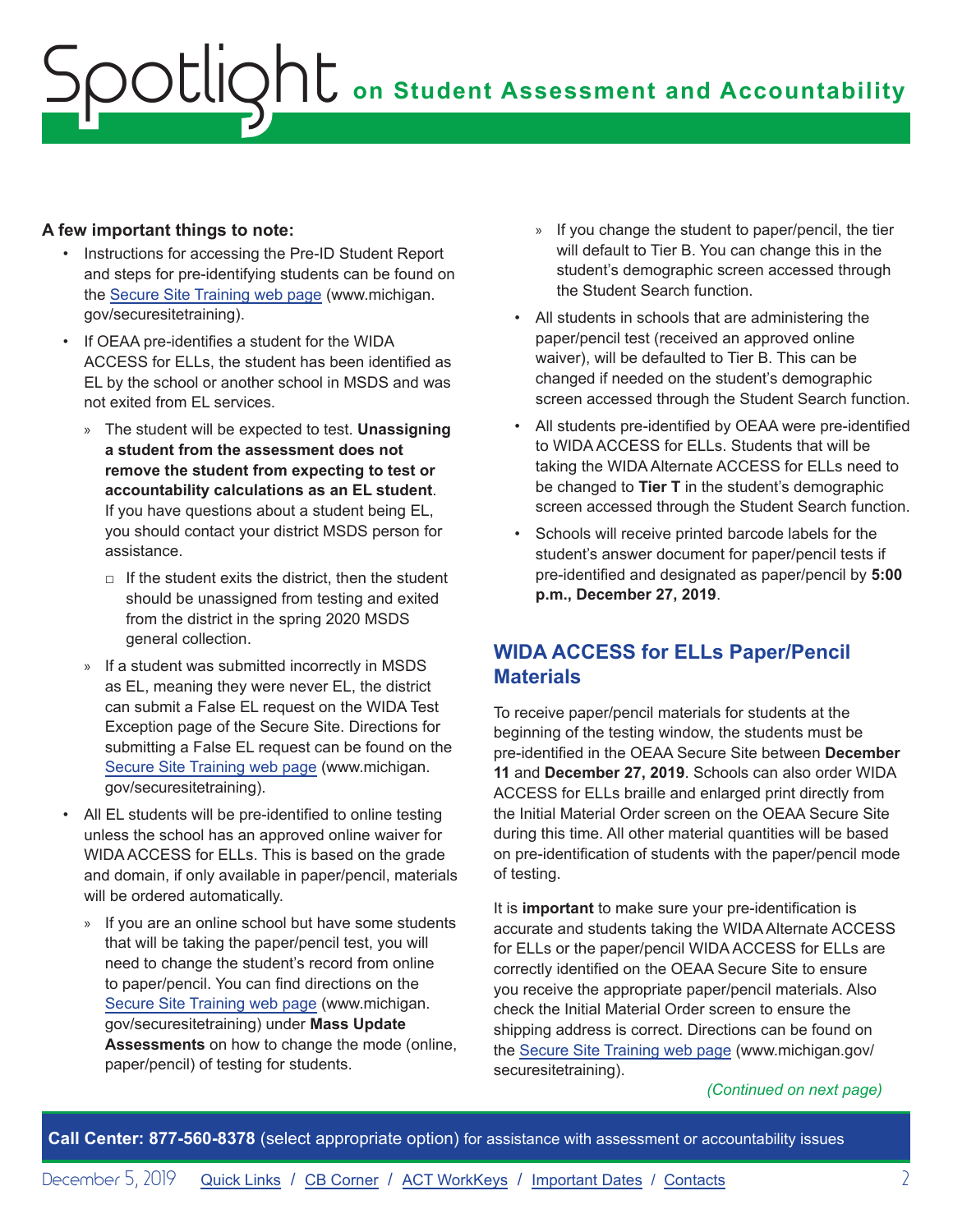<span id="page-2-0"></span>**Important Note:** Kindergarten and grades 1–3 writing are paper/pencil only. Those paper/pencil materials will be ordered automatically even though the Secure Site indicates online testing.

#### **Parental Consent for PSAT 10 and SAT Optional Questionnaire Clarification**

The U.S. Department of Education has provided guidance through the Privacy Technical Assistance Center (PTAC) regarding student privacy when college admissions examinations are administered by state or local educational agencies. The guidance states that testing companies are generally prohibited from re-disclosing personally identifiable information from an education record without the prior written consent of the parent or eligible student. This applies to the Student Search Service® and the voluntary questionnaires that are included on the SAT with Essay and PSAT 10 answer documents and completed in the preadministration session for these two assessments.

You should check with your district or school for consent policy. Schools and districts may choose to use the consent form that is provided by the Michigan Department of Education (MDE) and available on the [MME](www.michigan.gov/mme) (www.Michigan. gov/mme) and [PSAT](http://www.michigan.gov/psat) (www.Michigan.gov/psat) web pages, use their own consent form, or collect the consent through some other locally determined mechanism. Parental consent should be collected prior to conducting the preadministration session. MDE recommends the consent forms be retained by the district for three years. Consent forms are not required to be returned to College Board.

**Note:** The opt-in consent applies only to the optional questionnaires and Student Search Services. All publicschool students are expected to take the grade appropriate assessment. Any 11th grader or eligible 12th grader who does not take the SAT with Essay will count against the school's participation metric in accountability.

Student Search Service gives students the opportunity to start the important conversations with colleges and scholarship organizations to explore their postsecondary options. When students choose to participate, their contact information and answers they provide as part of the optional questionnaire are shared with colleges and scholarship organizations. Students opt-in to Student Search Service and complete the optional questionnaire on their answer sheet. For students under 18, parents must provide consent for their child to opt-in.

This guidance applies to PSAT 10 and SAT with Essay. It does not apply to PSAT 8/9 since students do not have the opportunity to opt-in to Student Search Service or complete the optional questionnaire. Students can learn more about Search (http://studentsearch.collegeboard.org) by visiting the College Board web site.

The [PTAC full guidance document](https://studentprivacy.ed.gov/sites/default/files/resource_document/file/TA%20College%20Admissions%20Examinations.pdf) can be found on the [MDE](http://www.michigan.gov/psat)  [PSAT](http://www.michigan.gov/psat) (www.michigan.gov/psat) and [MME](www.michigan.gov/mme) (www.michigan. gov/mme) web pages.

#### **M-STEP Passage-Based Writing Field Test: Test Administration Guide**

The **Test Administration Guide** for the online M-STEP Passage-based Writing Field Test is now available on the [M-STEP web page](www.michigan.gov/mstep) (www.michigan.gov/mstep) under the **What's New** and **Current Assessment Administration** sections.

This guide provides detailed information for schools and districts administering the field test. It includes the **Important Dates** for participating in the field test, policies and procedures to be followed, and information about the tasks that are done before, during, and after participating in the assessment.

The Test Administration Guide also includes the Test Directions to be used by Test Administrators while administering the test.

#### *(Continued on next page)*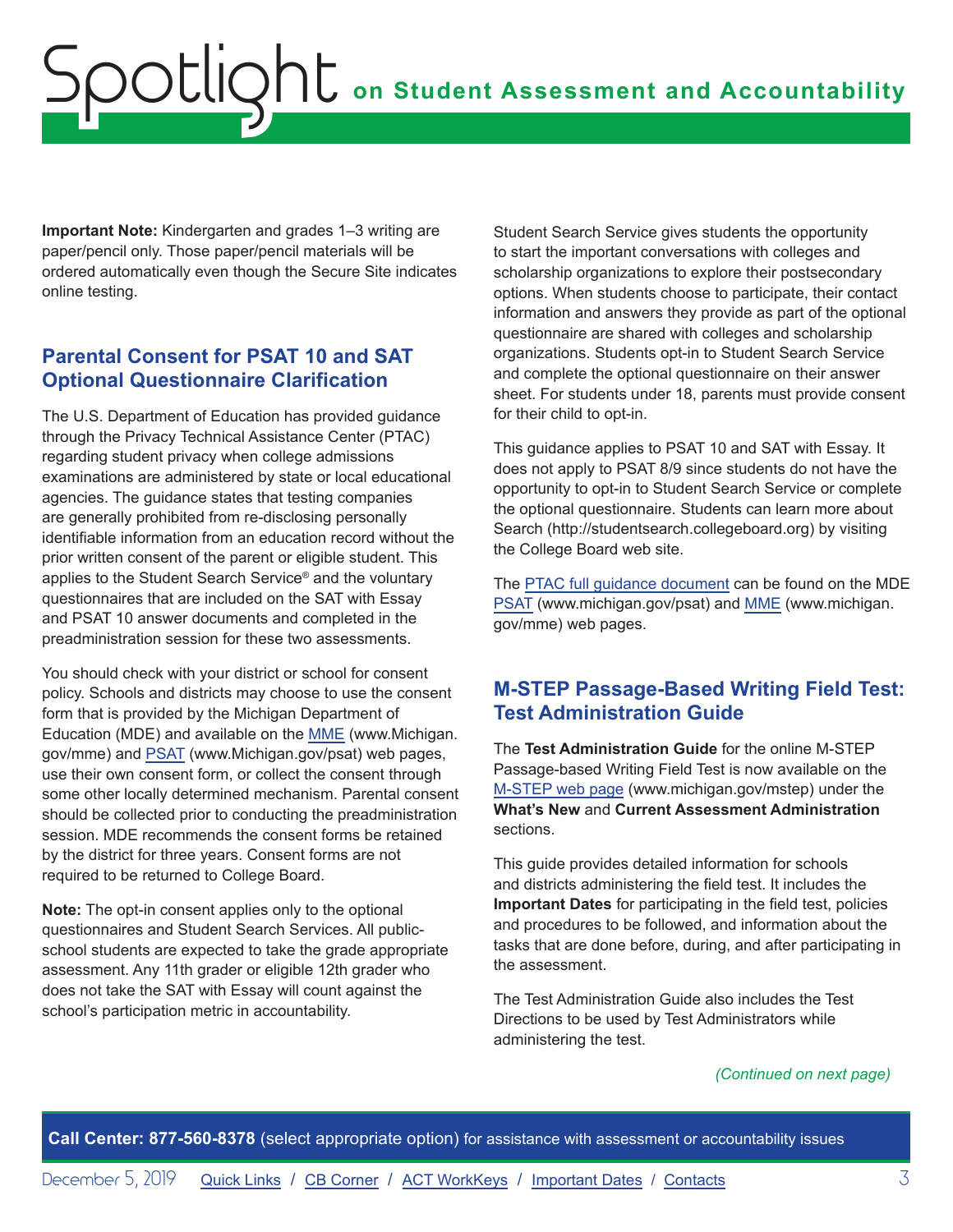#### <span id="page-3-0"></span>**What is the Passage-based Writing Field Test?**

The online M-STEP Passage-based Writing Field Test was written by Michigan authors for students in grades 3–8. The field test takes place **January 6 – 31, 2020**.

The purpose of this field test is to check the adequacy of testing procedures and statistical characteristics of new passage-based items, by testing them in the field before they appear on a spring assessment. Your participation in this field test helps to ensure the quality of the passages and prompts, and gives students an opportunity to practice a writing item before taking the spring M-STEP assessment.

During the field test, students will read one passage either literary or informational from a variety of genres as prescribed by the standards—and then answer five standalone items and respond to a writing prompt, which includes a checklist of components of a well-written essay. Students will not receive a score, but they will have an opportunity to practice and use the checklist to improve their writing skills in the testing environment.

If you would like to participate in this field test, you just need to Pre-ID participating students in the [Office of Educational](http://www.michigan.gov/oeaa-secure)  [Assessment and Accountability \(OEAA\) Secure Site](http://www.michigan.gov/oeaa-secure) (www. michigan.gov/oeaa-secure). For information about how to Pre-ID students for testing, or how to gain access to the Secure Site, go to the [Secure Site Training web page](http://www.michigan.gov/securesitetraining) (www. michigan.gov/ securesitetraining).

We need your help in testing these new passage-based items for students in grades 3–8, and we thank you in advance for participating in the M-STEP online Passagebased Writing Field Test. If you have any questions regarding the field test, contact [mde-oeaa@michigan.gov,](mailto:mde-oeaa%40michigan.gov?subject=Passage-based%20Field%20Test) and use the subject line "Passage-based Field Test."

#### **K-12 Social Studies Teachers: MDE NEEDS YOU!**

Become part of a team that contributes to the development of the social studies M-STEP. This is a fantastic opportunity for educators to learn more about the state's assessment system, to become more familiar with the revised social studies standards, to collaborate with other educators, and to earn a little extra money or SCECHs for their expertise, time, and contributions.

The Michigan Department of Education (MDE) relies on teachers from all social studies content areas, grades K-12, from across the state to help develop, write, and review items for our state assessments.

The MDE application process allows teachers to apply online to work with the following committees:

- **Item Writing** Teachers develop the items for Michigan's social studies M-STEP assessments. The process begins with an overview of the new standards and a closer look at some of the more significant changes. Teachers learn how to design items that assess student understanding of these learning expectations and develop stand-alone items as well as items that will be part of a "context" or stimulusbased question set.
- **Content Advisory Committees** Teachers not involved in the item writing process are needed to provide content-related feedback and recommendations on those items both before and after they have been field tested.
- **Bias and Sensitivity Committees** Teachers not involved in the item writing process are needed to provide bias and sensitivity-related feedback and recommendations on those items both before and after they have been field tested.

We begin new test development work this February, so apply soon! Please complete the [online application](https://www.cvent.com/d/pgq6sr) (https:// www.cvent.com/d/pgq6sr).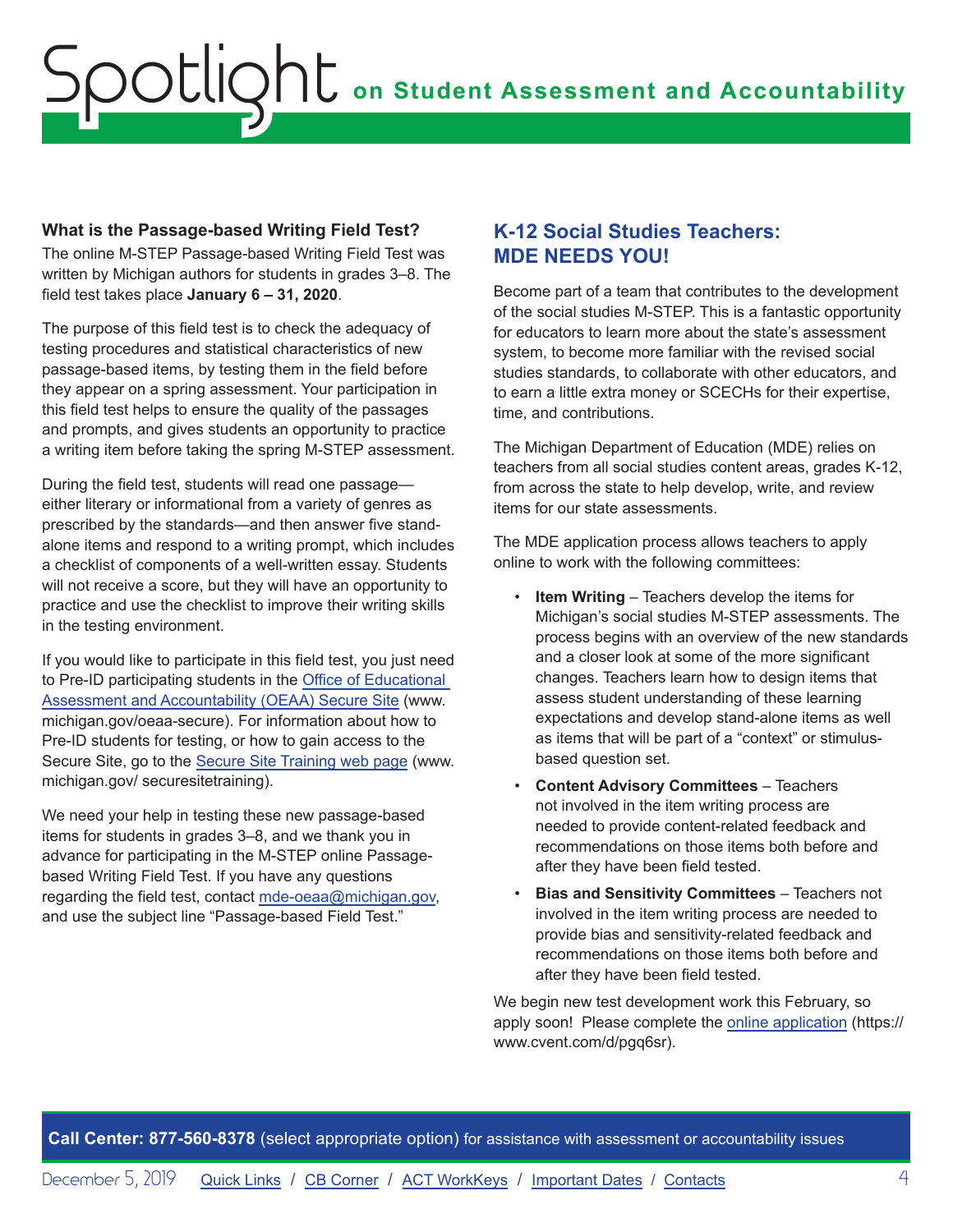#### <span id="page-4-0"></span>**Public Input Sought on 1% Cap Waiver**

Michigan's alternate assessment (MI-Access) is aligned to the Michigan alternate content standards in English Language Arts (ELA), mathematics, science, and social studies. The alternate assessment is designed to allow students with the most significant cognitive disabilities to demonstrate their knowledge and skills.

In 2018-2019, as provided for under the Every Student Succeeds Act (ESSA), Michigan applied for and received a waiver on the 1% cap for the participation rate regarding students who take the alternate assessment (MI-Access). Part of this waiver was an agreement for the Michigan Department of Education (MDE) to implement a plan to ensure students are properly assessed using the state assessment system programs. The [waiver](https://www.michigan.gov/documents/mde/1_Cap_Waiver_renewal_request_and_approval_2018-_2019_652598_7.pdf) (https://www. michigan.gov/documents/mde/1\_Cap\_Waiver\_renewal request\_and\_approval\_2018-\_2019\_652598\_7.pdf) was filed and approved by the US Department of Education on April 12, 2019.

Analysis of the 2018-2019 state assessment data shows a reduction in the participation rate of the alternate assessment in Michigan from 2.2% to 2.0% in mathematics and 2.1% in ELA. This represents a reduction in approximately 3,000 fewer students taking the alternate assessment in Michigan in 2019 from 2017.

Given that the participation rate on the alternate assessment is still over 1%, Michigan intends to apply for a renewal of the waiver provided for under ESSA. Michigan has made substantial progress on the plan and intends to take further measures to provide guidance and assistance to districts in making individualized and appropriate assessment decisions.

The plan continues to demonstrate an innovative and cohesive approach that supports an aligned, coherent education system at all levels (state, ISD, district, and school) as it relates to MDE's Top 10 in 10 goal of being student-focused and supporting the education system at all levels. The guidance is outlined as follows.

As required, Michigan's waiver application will (inclusive of grades 3–8 and 11):

- Be submitted at least 90 days prior to the start of the testing window
- Provide state-level data from the 2019 testing cycle to show the number and percentage of students (including sub-groups) who took an alternate assessment of all students tested in each subject
- Demonstrate that Michigan has tested at least 95% of all students and 95% of students with disabilities across all summative assessments
- Provide assurances that Local Education Agencies (LEAs) contribute to the state exceeding the 1% cap have adhered to the participation guidelines and address any disproportionality in any sub-group of students taking the alternate assessment

Further, the waiver will include a plan and timeline by which the state will:

- Explicitly define "students with the most significantly cognitive impairments" as it relates to consideration of participation in the alternate assessment; this will be embedded in guidance documents, online learning tools, and shared in a multitude of media formats
- Post ISD justification forms; currently MDE is putting justification forms into the electronic monitoring system to ensure extraction of this data, for the purposes of public reporting, will be accessible
- Require local agencies to calculate a projected participation rate for 2020, in addition to responding to 2019 data
- Collect Data for justification forms that are set up in the electronic monitoring system to ensure ease of analysis of data
- Review justification forms will be conducted in a "train the trainer" format as follows:
	- » MDE will coordinate off-site workshops with intermediate school districts to oversee review of LEAs by the ISDs.

*(Continued on next page)*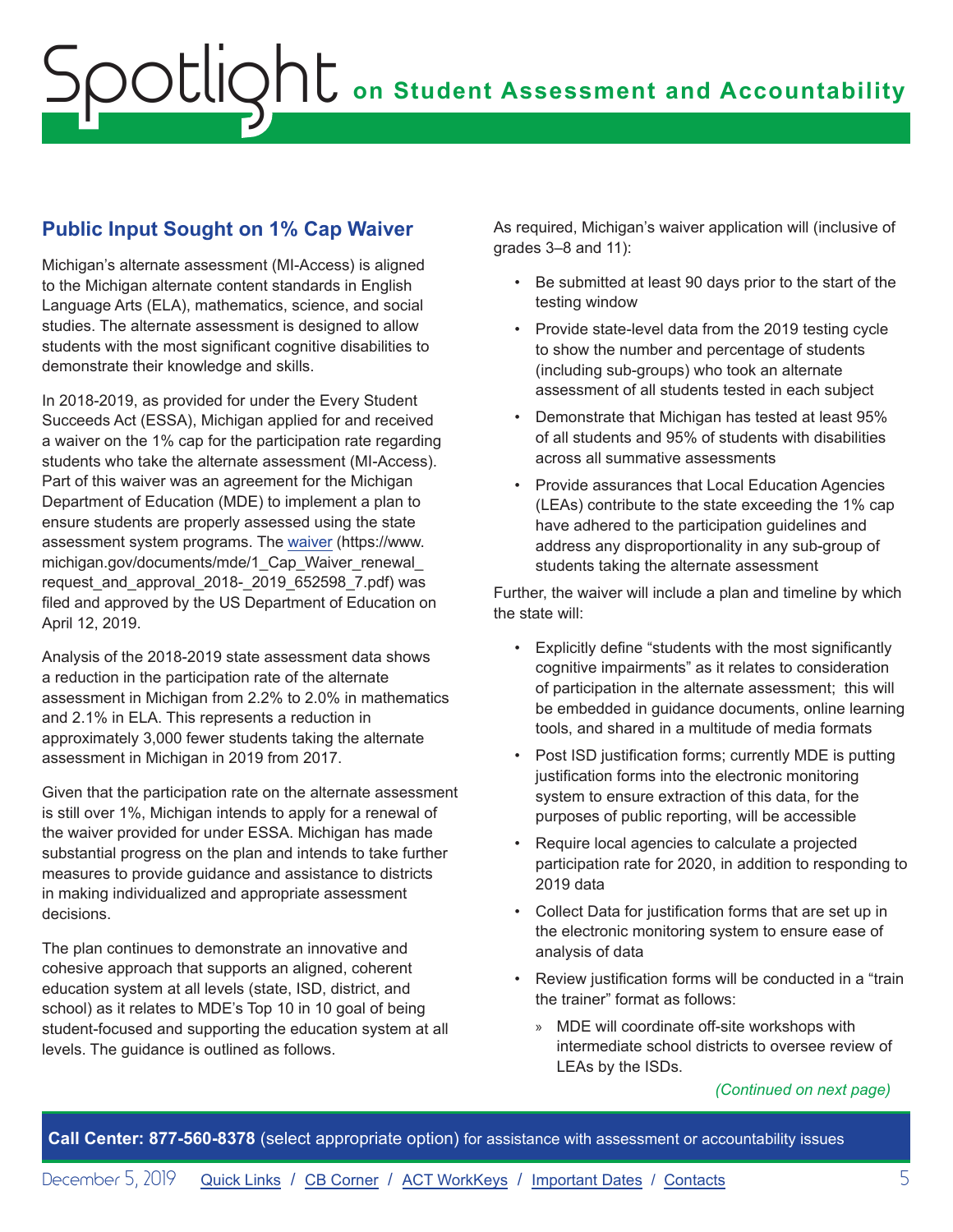- <span id="page-5-0"></span>» MDE will support the ISDs in providing feedback to their constituent LEAs.
- » MDE will continue to provide targeted attention to districts considered to require tier III supports.
- » MDE will focus not only on determining the appropriate assessment for each and every student with a disability, but will complement this effort by adding a focus on how IEP teams make decisions on targeting instruction unique to a student's need, whether by utilizing the general education or alternate content standards.

The Michigan Department of Education seeks public comment on this plan. Any interested party may leave comments in the following ways **before the end of the day on Monday, January 6, 2020**:

- **[Survey](https://www.surveymonkey.com/r/1_Pct_Cap_Waiver_2020)** (https://www.surveymonkey.com/r/1 Pct Cap\_Waiver\_2020)
- **Email**: [mde-oeaa@michigan.gov](mailto:mde-oeaa%40michigan.gov?subject=1%25%20alternate%20assessment%20waiver) (be sure to include "1% alternate assessment waiver" in the subject line)
- **Via mail**: Michigan Department of Education, 608 W. Allegan Street, P.O. Box 30008, Lansing, MI 48909, **Attn:** OEAA 1% waiver – 2nd floor

#### **2018-19 Public Availability of School Index Results**

Results for the [2018-19 Michigan School Index System](http://www.mischooldata.org/SchoolIndex/Location.aspx) (www.mischooldata.org/SchoolIndex/Location.aspx) will be publicly available **December 9, 2019** on [MI School Data](https://www.mischooldata.org/) (www.MISchoolData.org). The embargo for 2018-19 school accountability data will be lifted upon public release.

Supporting information and resources for the Michigan School Index System can be found on the [Accountability](http://www.mi.gov/mde-accountability)  [web page](http://www.mi.gov/mde-accountability) (www.mi.gov/mde-accountability) under **Resources for Educators**.

When districts choose to share or communicate any of the information from their Index score, please be aware that any student datafiles or screenshots of the School Index

reports downloaded from MI School Data when logged in as a secure user are never to be shared publicly. Reports and files visible to logged-in users of the site contain unsuppressed and potentially personally identifiable information.

**Note:** The Michigan School Index system is a separate and distinct accountability system from the A-F school grading system approved by the state legislature in December 2018 and signed into law by Governor Snyder. That system will be provided prior to the end of March 2020. Results from that system may be different from the results of the School Index system. While the MDE and the State Board of Education were not supportive of this additional system, we are working to fulfill the requirements of the law.

#### **2018-19 School Accountability Reports and Student Datafiles Available for Preview**

Embargoed 2018-19 accountability reports and student datafiles for the Michigan School Index System are now available for review to authorized MI School Data users at www.mischooldata.org. Schools have a courtesy one-week window ending **Friday, December 6, 2019 at 5 p.m.** to review School Index results and submit issues. School Index results are embargoed and not to be shared publicly until results are publicly available on MI School Data.

Authorized users of MI School Data are now able to download accountability student datafiles, submit issues, and view aggregate, school-level accountability reports for the Michigan School Index System. Users can access student datafiles and submit issues by navigating to **Other Data & Files** and choosing **Accountability Review**.

To get started, including how to get access to MI School Data, review the [2018-19 Resource Toolkit for the](http://www.mi.gov/documents/mde/Accountability_Preview_Window_Resource_Toolkit_615468_7.pdf)  [Accountability Preview Window](http://www.mi.gov/documents/mde/Accountability_Preview_Window_Resource_Toolkit_615468_7.pdf) (http://www.mi.gov/ documents/mde/Accountability\_Preview\_Window\_ Resource\_Toolkit\_615468\_7.pdf).

#### *(Continued on next page)*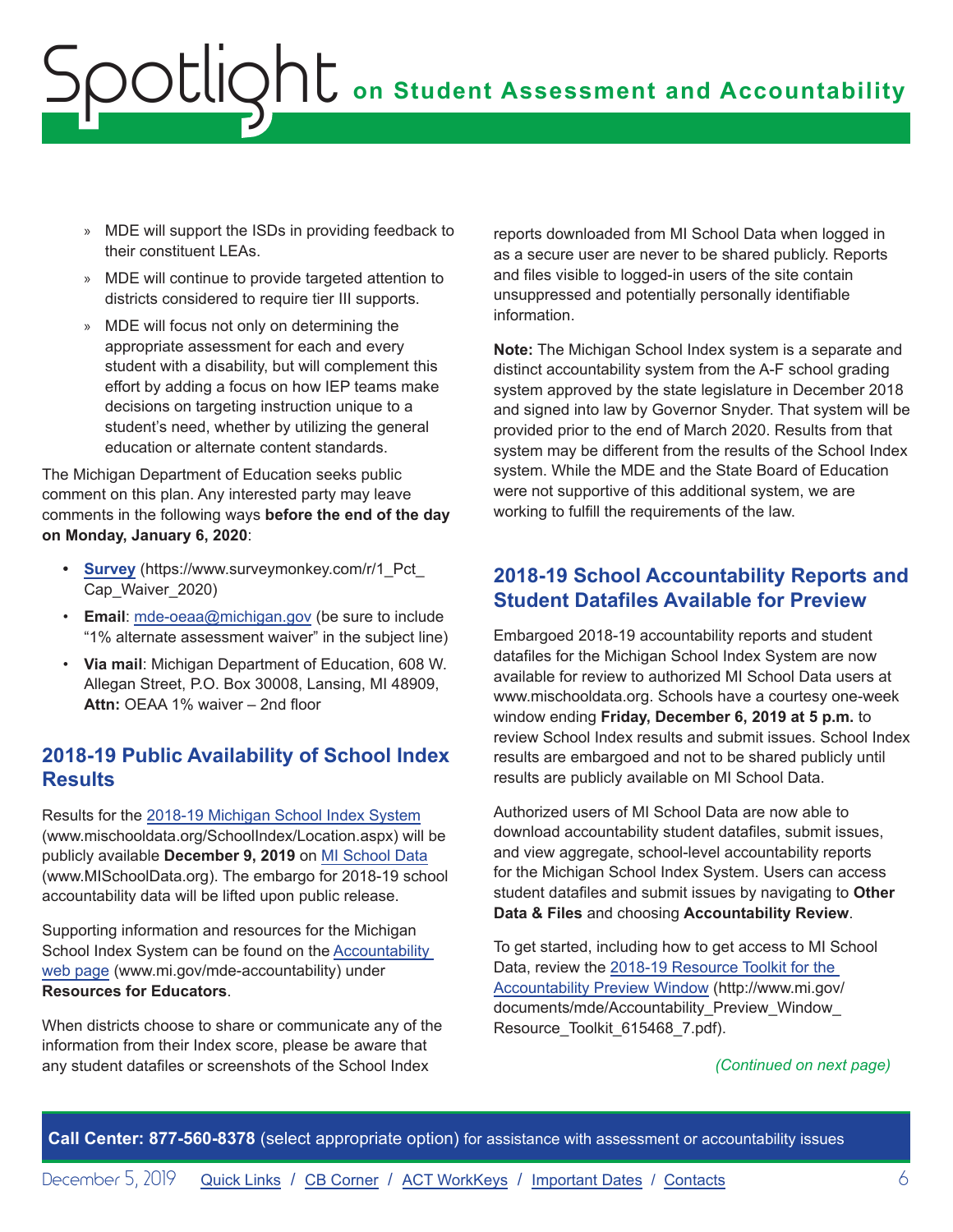<span id="page-6-0"></span>To access the embargoed School Index reports for 2018-19, go to [MI School Data](https://www.mischooldata.org/) (www.mischooldata.org) and select **Login** in the upper right-hand corner of the display. Once logged in, choose the **K-12th Grade** menu item on the navigation bar of the website and then select **School Index**. You will need to type in the name of your school in the search bar or use the map to zoom and select your school to view its results.

Additional supporting materials are described and linked in the resource toolkit above. These resources are also available on the [Accountability web page](http://www.mi.gov/mde-accountability) (www.mi.gov/mdeaccountability) under the **Resources for Educators** section by selecting the link for "Michigan School Index System Resources."

**Note:** The Michigan School Index system is a separate and distinct school accountability system from the A-F school grading system approved by the state legislature in December 2018 and signed into law by Governor Snyder. While the MDE and the State Board of Education were not supportive of this additional system, we are working to fulfill the requirements of the law. A-F system results will be provided prior to the end of March 2020. Results may differ from those of the School Index system.

#### **Fall Collection and SRMS Pre-Identification for Spring 2020**

The Office of Educational Assessment and Accountability (OEAA) will be pre-identifying students for the SAT, PSAT, WorkKeys, and M-STEP Spring 2020 assessments in the OEAA Secure Site on **January 8, 2020**. The OEAA will be using the Fall 2019 MSDS General Collection (fall student count day) and Student Record Maintenance (SRM) files submitted in the Michigan Student Data System (MSDS) through **5:00 pm, January 3, 2020**. This will include students in grades 3–11 and some required grade 12 based on the enrollment in MSDS.

This is a one-time pull from MSDS for pre-identification purposes for students taking the SAT, PSAT, WorkKeys and M-STEP. Districts/schools will be expected to pre-identify any additional students directly on the OEAA Secure Site that are not pre-identified by OEAA on January 8, 2020.

Watch the weekly OEAA Spotlight in the coming weeks for more information.

### **A 2020 Michigan School Testing Conference**

The 2020 Michigan School Testing Conference (MSTC) will be held **February 11–13, 2020** at the Sheraton Ann Arbor Hotel in Ann Arbor, Michigan. This year's conference will be the 60th annual event.

The mission of MSTC is to provide educators with professional learning opportunities about assessment, as well as information on national, state, and local assessment programs and trends. The conference is unique in its match to the needs of Michigan educators, featuring examples of outstanding practices from local educators, as well as state and nationally renowned experts in the field.

The annual Michigan School Testing Conference consists of a day for workshops and two days of plenary and clinic sessions.

On **Tuesday, February 11, 2019**, from **8:30 to 11:45 a.m.** and **12:45 to 4:00 p.m.**, six half-day and two full-day workshops will be offered, including a full-day workshop for new assessment coordinators. Registration begins at 7:30 a.m. A continental breakfast and light lunch will be offered for all conference workshop attendees.

The conference takes place **Wednesday, February 12** through **Thursday, February 13, 2019**. Registration includes continental breakfast and lunch on both days.

#### *(Continued on next page)*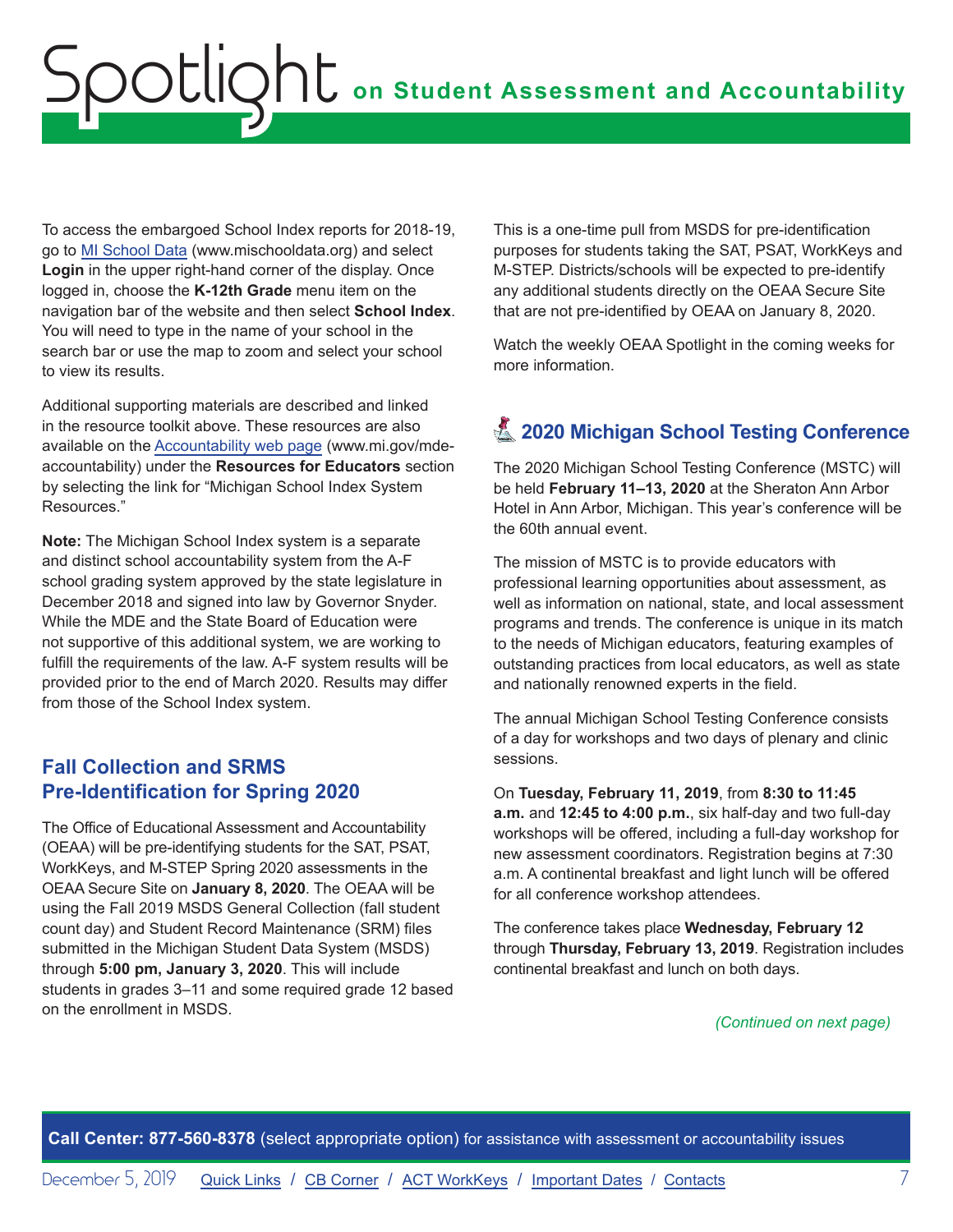Keynote presenters on Wednesday, February 12 include Tom Guskey (University of Louisville) and Andy Middlestead (MDE). Jim Pellegrino (University of Illinois-Chicago) and a panel of current and retired educators who will celebrate the 60th anniversary of the conference are the keynote presenters on Thursday, February 13.

For conference program information and registration, go to the [MSTC online registration site](http://www.gomasa.org/MSTC2020) (www.gomasa.org/ MSTC2020).

Featured in the [October 14](https://www.michigan.gov/documents/mde/Spotlight_11-14-19_671461_7.pdf) Spotlight

#### Interim Formative

**Summative** 

<span id="page-7-0"></span>**Focus On Assessment Literacy**

Focus On Assessment Literacy

#### **Validity: The Most Important Concept in Educational Testing**

Have you had a chance to:

- read the article?
- check out the resources?
- reflect on one or more of the "Put into Practice" suggestions?

The Michigan Assessment Consortium has created an entire module on [Establishing](https://www.michiganassessmentconsortium.org/common-assessment-modules/19-test-validity/)  [Validity for Common Assessment Development](https://www.michiganassessmentconsortium.org/common-assessment-modules/19-test-validity/) (www.michiganassessmentconsortium.org/ common-assessment-modules/19-test-validity). This module offers resources and a deeper dive into the concept of validity and is an ideal professional learning opportunity for districtand school-based teams responsible for developing high-quality common assessments.

**Coming in December:** Reliability: The Necessary Precursor to Validity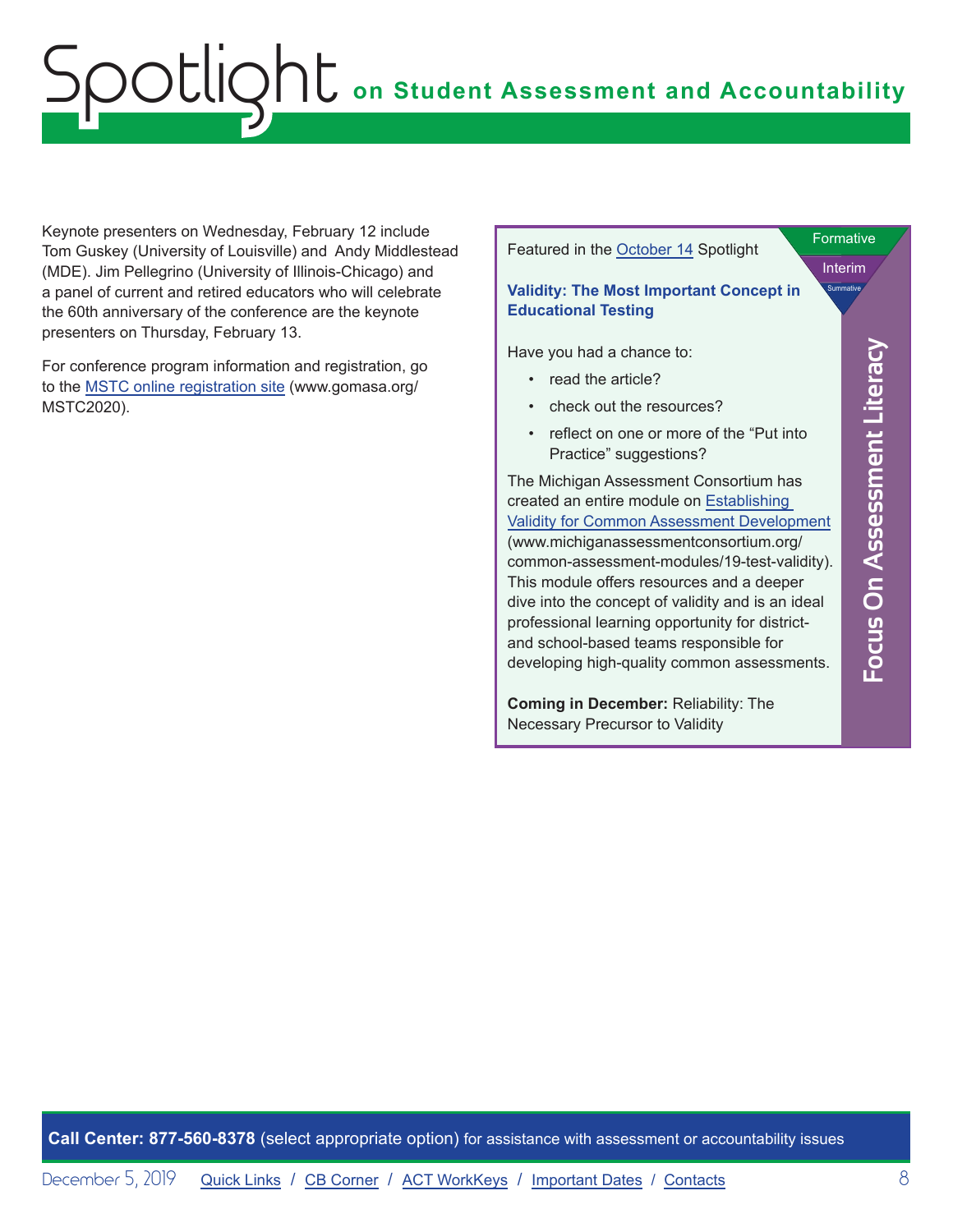<span id="page-8-0"></span>

# Writing Skills Field Test

### Preparation for Passage-based Writing

The Michigan Department of Education (MDE) is looking for schools to participate in an M-STEP online Passage-based Writing Field Test **January 6–January 31, 2020**.

#### **Why have a stand-alone field test?**

Field tests are used to check the adequacy of testing procedures and statistical characteristics of new test items by testing them in the field before they appear on an actual assessment. This test follows the same setup and security as the M-STEP. The field test helps to ensure that the items we are putting on the M-STEP are high quality. And, the more writing exposure your students receive, the more improvement you will see!

#### **Who can participate?**

Students in grades 3-8 can participate in field-testing items written by Michigan authors for Michigan's state assessments.

#### **What is involved?**

During the field test, students will read one passage, either literary or informational, from a variety of genres as prescribed by the standards. Students will then answer five multiple choice questions and respond to a writing prompt, which includes a checklist of components found in a well-written essay. They will not receive a score, but will have an opportunity to prepare for the M-STEP and use the checklist to improve their writing skills in the testing environment.

#### **Where will it take place?**

The online field test will take place in your school on computers.

#### **When do I sign up?**

**Beginning November 18, 2019**, go to the [OEAA Secure Site](http://www.michigan.gov/oeaa-secure) (www.michigan.gov/oeaa-secure) to Pre-ID students for testing. For information about how to Pre-ID students for testing, or how

to gain access to the Secure Site, go to the [Secure Site Training Site](http://www.michigan.gov/securesitetraining) (www.michigan.gov/securesitetraining).

## Don't miss this great opportunity! Sign up today!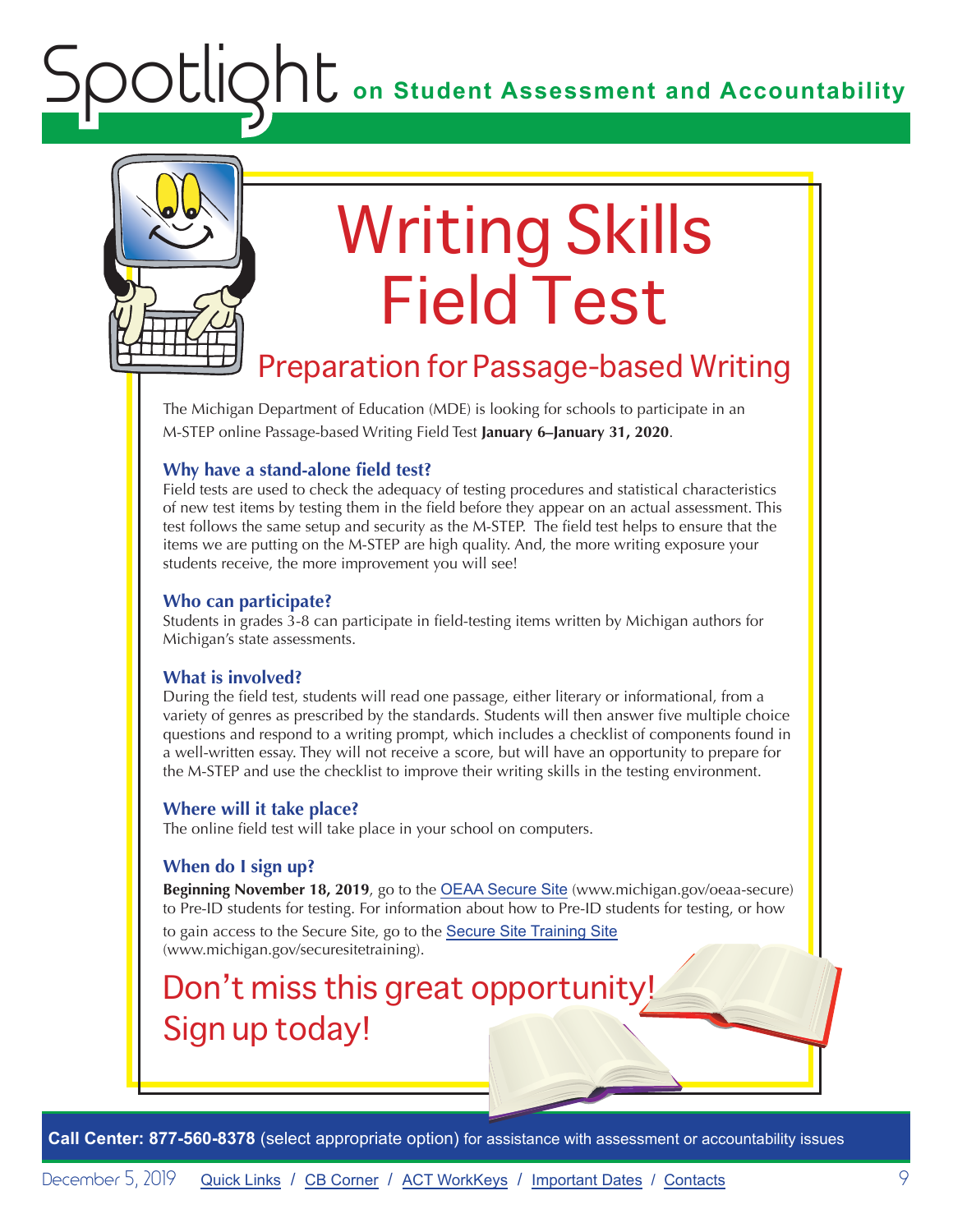**ONU** on Student Assessment and Accountability

## <span id="page-9-1"></span>College Board Corner

<span id="page-9-0"></span>Otlic

*Information on SAT*®*, PSAT*™ *8/9, and PSAT*™*10 provided by the College Board*

#### **Questions about Spring PSAT 8/9, PSAT 10, or SAT?**

- Call the Michigan Educator Hotline: 866-870-3127 (select Option 1)
- Email [michiganadministratorsupport@](mailto:michiganadministratorsupport%40collegeboard.org?subject=) [collegeboard.org](mailto:michiganadministratorsupport%40collegeboard.org?subject=)

#### **Accommodations**

All accommodations requests will be submitted through the College Board Services for Students with Disabilities (SSD) Online system. There are two types:

- **College Board-Approved Accommodations:**  Students with approved accommodations will receive college or scholarship reportable scores. Once approved for accommodations, with limited exceptions, a student remains approved for all College Board tests.
- **State-Allowed Accommodations (SAAs):** Students, schools, and the state will receive scores; however, the scores are not accepted by colleges, universities, or scholarship programs. These accommodations apply to state testing only and are requested for each state administration.
	- » The use of state-allowed accommodations is recommended for 8th graders because PSAT 8/9 scores are not sent to colleges, universities or scholarship programs, and SAAs align with the student's current IEP/504. Using an SAA in 8th grade does not preclude a student from using College Board-approved accommodations in future years, when scores are desired to be sent to colleges.
- » The window for requesting SAAs starts the week of **January 14, 2020**. All state-allowed accommodation requests are automatically approved within a few days and require no documentation.
- » When the window opens, SSD Online will contain a link to request state-allowed accommodations.

#### **English Learner (EL) Supports**

SSD coordinators and test coordinators can work with district English Learner coordinators (if applicable) to identify students needing EL supports. English learners will be able to utilize EL supports for the spring 2020 Michigan-provided PSAT 8/9, PSAT 10, and SAT with Essay. These supports include the use of a College Board-approved word-to-word bilingual glossary, translated test directions, and 50% extended time. Students can use one or any of these supports in combination. Students will receive college-reportable scores when any of these supports are used.

- Use of a College Board approved word-to-word bilingual glossary does NOT require approval by the College Board. The approved list is being updated and will be available by January.
- Translated test directions will be available in PDF format in February 2020. Schools must print the directions for students; no printed test directions will come with the test materials. Use of translated test directions does NOT require approval by the College Board.
	- » Directions will be available in Albanian, Arabic, Bengali, Chinese (Mandarin), French, Gujarati, Haitian Creole, Hindi, Polish, Portuguese,

*(Continued on next page)*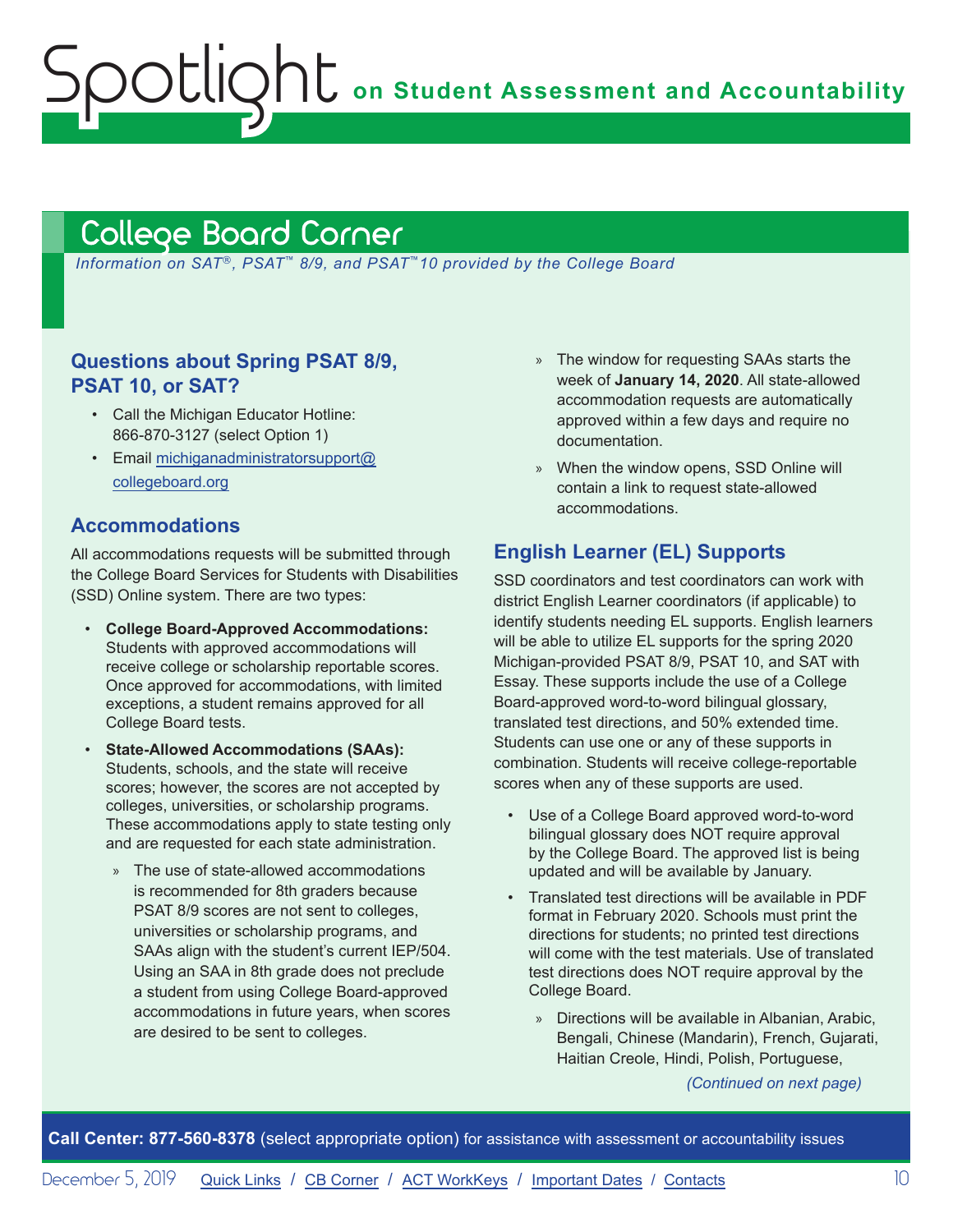Russian, Spanish, Urdu, and Vietnamese. The College Board will also support "on the fly" translations of directions not provided in PDF format by district-approved translators.

- Although not an accommodation, EL students requiring 50% extended time will need to be identified in SSD Online. Schools can request 50% extended time for ELs starting the week of **January 14, 2020**.
- Students using 50% extended time will be automatically approved within a few days, and no supporting documentation is required. These students can be tested with other students using accommodations testing with the same timing and test materials.

EL supports may not be appropriate for all English learners. For guidance on providing EL supports, go to the [Supports and Accommodations Guidance Document](https://www.michigan.gov/documents/mde/Michigan_Accommodations_Manual.final_480016_7.pdf)  available on the [MME](www.michigan.gov/mme) (www.michigan.gov/mme) and [PSAT](http://www.michigan.gov/psat) (www.michigan.gov/psat) web pages in the **Student Supports and Accommodations** section.

#### **Math-Only Exception**

Students that are identified as an English Learner (EL) in the Michigan Student Data System (MSDS) and have been enrolled in U.S. schools for 12 months or less at the time of taking a state assessment may be eligible to receive a one-time exception from having to take the English language arts portion of state assessments.

- In order for a student to be eligible for an exception from the ELA portion of a state assessment, the student needs to have taken:
	- » the WIDA ACCESS Placement Test (W-APT) or WIDA Screener with their scores provided in the Secure Site
	- » the most recent administration of the summative WIDA ACCESS for ELLs or WIDA Alternate ACCESS if enrolled prior to the test administration window
- Enter in SSD Online as a state-allowed accommodation starting **January 14, 2020**.
- A math-only version of the assessment will not be shipped. All students will use a lime test book but only be administered the math section.

| <b>Category</b>                        | <b>College Board-Approved</b><br><b>Accommodations</b><br><b>SCHOOL VERIFIED</b>                                                                                          | <b>College Board-Approved</b><br><b>Accommodations</b><br><b>DOCUMENT REVIEW</b>                     | <b>State-Allowed</b><br><b>Accommodations</b>                                    | <b>English Learner</b><br><b>Support</b>                                         |
|----------------------------------------|---------------------------------------------------------------------------------------------------------------------------------------------------------------------------|------------------------------------------------------------------------------------------------------|----------------------------------------------------------------------------------|----------------------------------------------------------------------------------|
| When?                                  | SSD Online is always open for<br>CB-approved accommodations.<br>Deadline is February 24, 2020.                                                                            | SSD Online is always<br>open for CB-approved<br>accommodations. Deadline is<br>February 24, 2020.    | January 14 -<br>February 24, 2020                                                | January 14 -<br>February 24, 2020                                                |
| <b>Examples</b><br>(not<br>exhaustive) | 50% extended time, large block<br>answer sheet, extra breaks,<br>extended breaks, permission to<br>test blood sugar                                                       | Large print greater than<br>20 point, more than 100%<br>extended time, anything<br>listed as "other" | First year<br>EL-math only, any<br>accommodation for<br>8th grade                | 50% extended<br>time                                                             |
| <b>Verification</b><br><b>Needed</b>   | School verifies that the<br>accommodation is in the<br>IEP/504 and is being used in<br>school; Automatically approved<br>within a few days and no<br>documentation needed | Requires documentation -<br>could take up to seven<br>weeks                                          | Automatically<br>approved within a<br>few days and no<br>documentation<br>needed | Automatically<br>approved within a<br>few days and no<br>documentation<br>needed |

**Requests in SSD Online**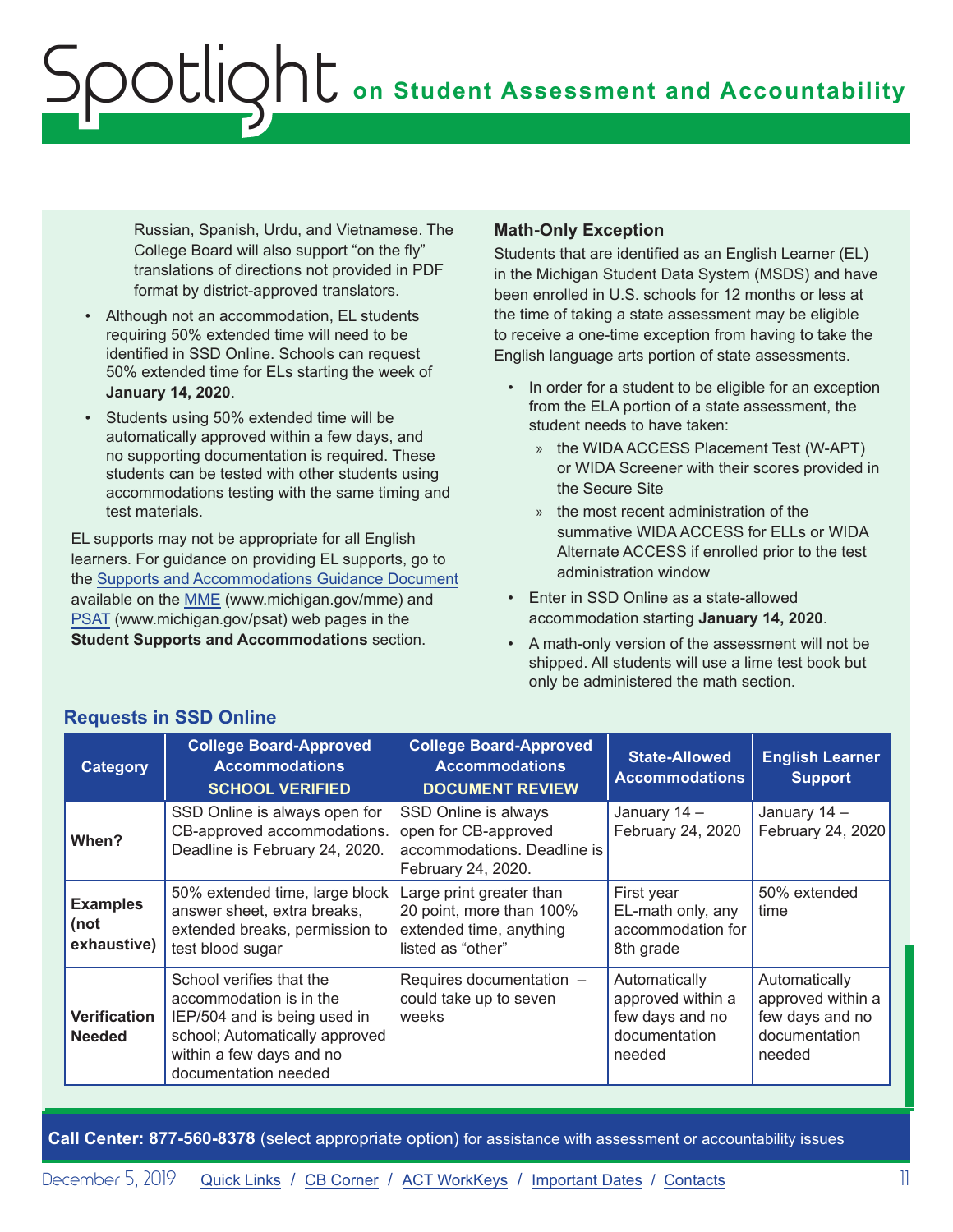**on Student Assessment and Accountability**



Information on ACT<sup>®</sup> WorkKeys<sup>®</sup> provided by the ACT.

#### **Reminder: Managing Participation for ACT WorkKeys Past Due**

<span id="page-11-0"></span>Spotlight

The window for completing Managing Participation is **past due**. If schools have not yet completed Manage Participation using the PearsonAccess<sup>next</sup> system, refer to the [November 7, 2019 Spotlight Newsletter](https://www.michigan.gov/documents/mde/Spotlight_11-7-19_670956_7.pdf) (www. michigan.gov/mde-spotlight) for further information. **Note:** Manage Participation must be completed at the individual **school level**, not the district level.

District Assessment Coordinators should ensure that all schools within your district have completed the Manage Participation process, even if they are not testing.

Schools that have completed the Participating section are sent to the Office of Educational Assessment and Accountability (OEAA) Secure Site daily. District and Building Assessment Coordinators can verify each school's status by reviewing the Test Center Participation page on the [OEAA Secure Site](http://www.michigan.gov/oeaa-secure) (www. michigan.gov/oeaa-secure) under the **Assessment Registration** drop-down menu.

For all upcoming events and deadlines, be sure to reference the following documents:

- [ACT WorkKeys Schedule of Events](http://www.act.org/content/dam/act/unsecured/documents/ScheduleofEventsWorkKeys-MI.pdf)  posted on the [ACT state testing website](http://www.act.org/content/act/en/products-and-services/state-and-district-solutions/michigan.html) (http://www.act.org/ content/act/en/products-and-services/state-anddistrict-solutions/michigan.html) on the **WorkKeys on Paper** page.
- [MME List of Important Dates Spring 2020](https://www.michigan.gov/documents/mde/MME_List_of_Important_Dates_668755_7.pdf) found on the [MME web page](www.michigan.gov/mme) (www.michigan.gov/mme) under **General Information**.

#### **Contacting ACT**

If you have questions, you may:

- 1. contact ACT via the [Contact Us web page](http://www.act.org/aap/state/contact.html) [\(www.act.org/aap/state/contact.html\)](https://www.act.org/aap/state/contact.html)
- 2. call ACT at 800-553-6244, 9:30 AM 6:00 PM ET
	- standard time: ext. 2800
	- accommodations: ext. 1788
- 3. email accommodations questions to [ACTStateAccoms@act.org](mailto:ACTStateAccoms%40act.org?subject=)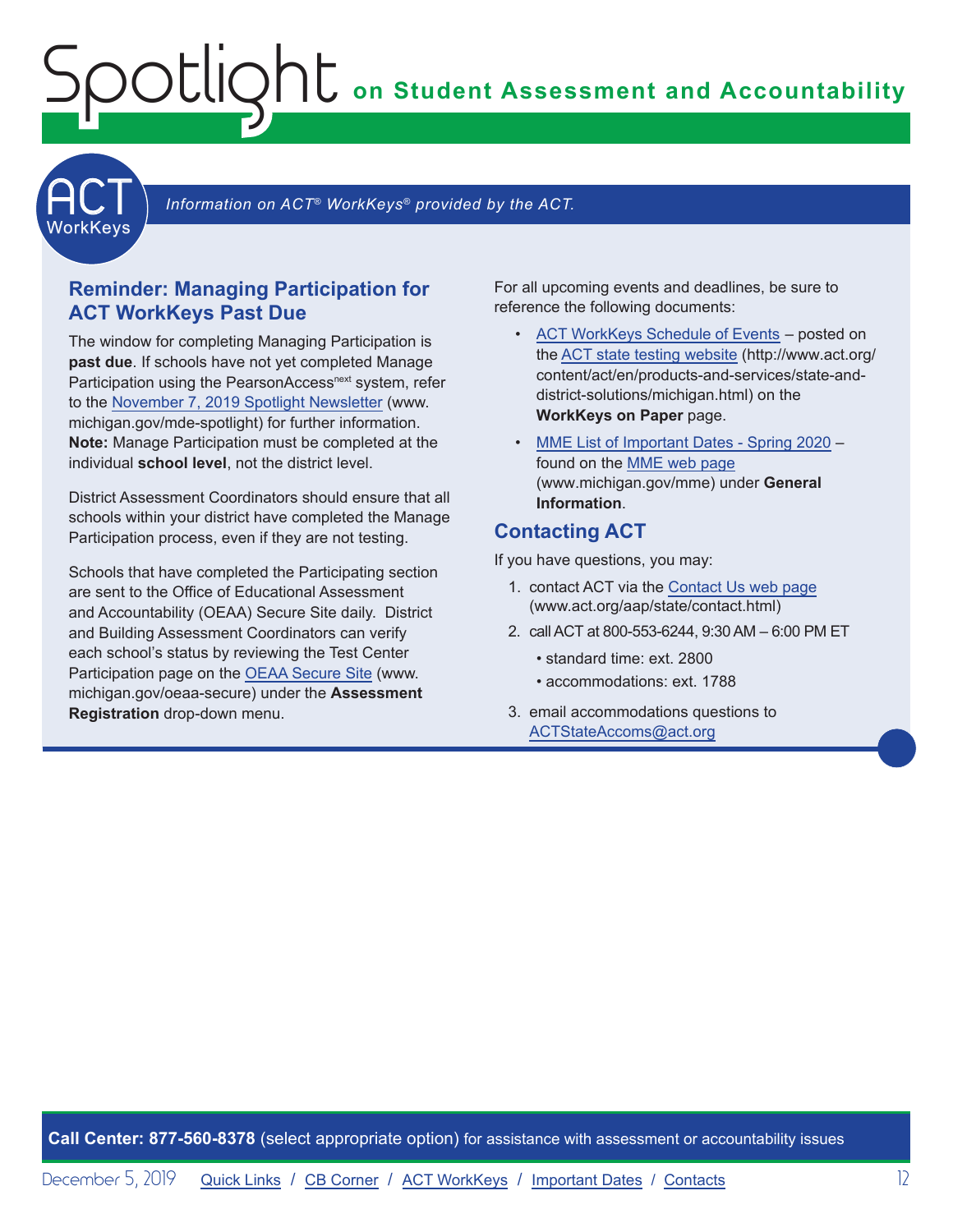## <span id="page-12-1"></span><span id="page-12-0"></span>**Important Dates**

### **December 2019**

#### **Early Literacy and Mathematics**

#### **Now – January 30, 2020**

• Pre-identification for **Early Literacy and Mathematics Benchmark Assessment for grades K-2**

#### **M-STEP**

#### **Now – January 30, 2020**

• Pre-identification for **M-STEP Passage-Based Writing Field Test for grades 3-8**

#### **SAT and PSAT**

#### **Now – December 20, 2019**

Off-Site Testing Requests for **SAT with Essay, PSAT 10,** and **PSAT 8/9** (refer to the [November 7 Spotlight](https://www.michigan.gov/documents/mde/Spotlight_11-7-19_670956_7.pdf) for details)

#### **Now – February 24, 2020**

Window to request College Board-approved accommodations in SSD Online for **SAT with Essay, PSAT 10**, and **PSAT 8/9**.

#### **WIDA**

#### **December 11 – December 27, 2019**

• **WIDA** Pre-ID Window for materials and barcode labels

#### **December 11, 2019 – January 25, 2020**

• **WIDA** Test Exceptions & False EL Window

#### **December 18, 2019, 10:00 – 11:30 AM**

• **WIDA Alternate ACCESS Overview Webinar** [Registration link](https://wida-alternate-access-overview-121819-1000-1130.eventbrite.com) (https://wida-alternate-accessoverview-121819-1000-1130.eventbrite.com)

### **January 2019**

#### **Early Literacy and Mathematics**

#### **January 6 – January 31, 2020**

• **Early Literacy and Mathematics Benchmark Assessment for grades K-2** testing window

#### **M-STEP**

#### **January 6 – January 31, 2020**

**M-STEP** testing window for the online Passage-based Writing Field Test

### **February 2019**

#### **WIDA**

#### **February 3 – March 20, 2020**

• **WIDA** Test Administration window

#### **SAT and PSAT**

#### **February 24, 2020**

• Deadline for requests to enter, change, or remove accommodations for **SAT with Essay**, **PSAT 10**, and **PSAT 8/9**.